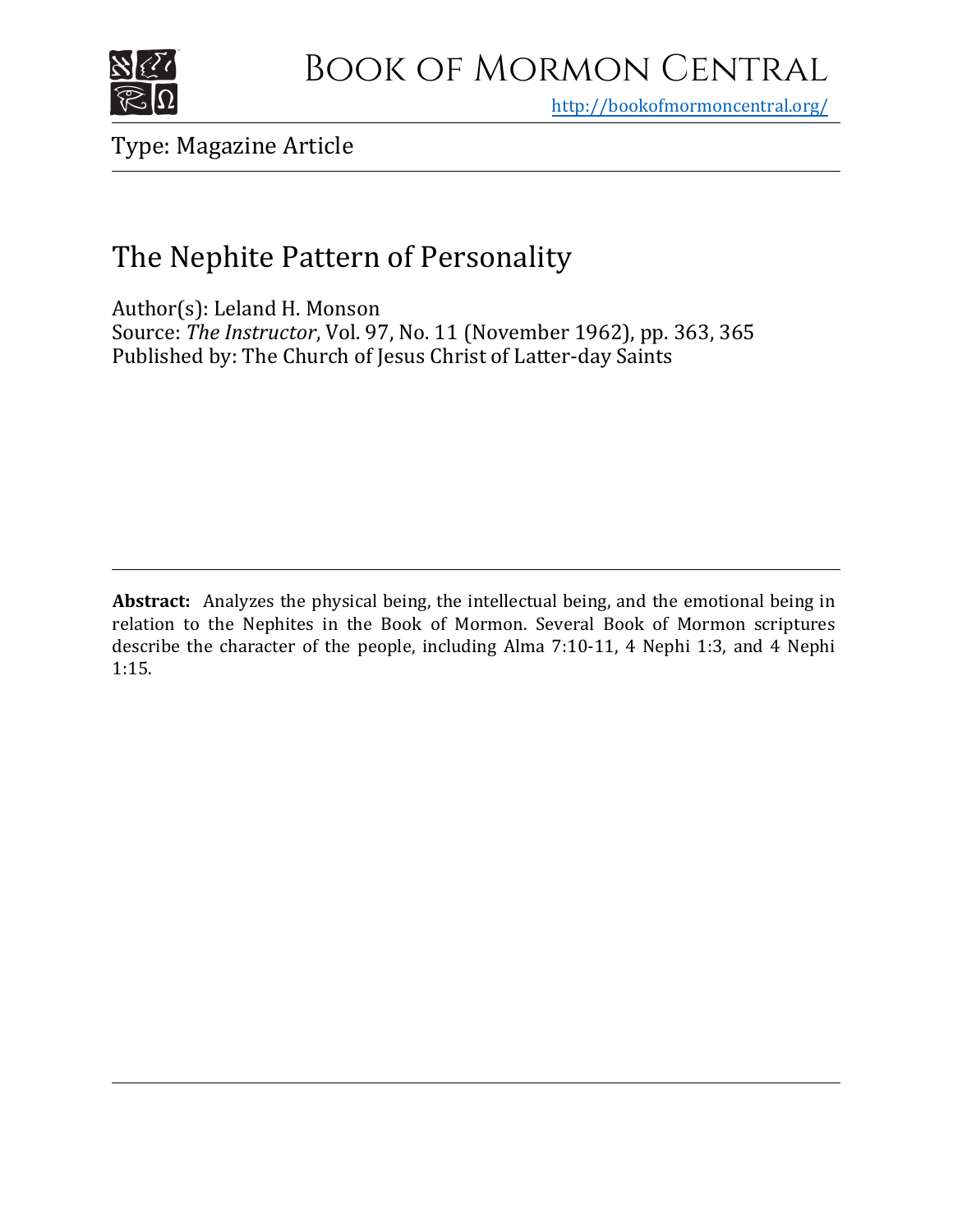## The Nephite Pattern of Personality

*by Leland H, Monson\**

The personality of an individual is found in his impact upon the civilization in which he moves. This impact is determined by the three-fold nature of man: his physical being, his intellectual being, and his emotional being.

If the physical body has been properly built, the intellect correctly disciplined, and the emotions fully matured, we get a sturdy and well-rounded person one of character. With such development, the individual makes a strong impression on the culture of which he is a part. In such cases, he is stamped with greatness.

So it is with civilizations. The cultures which stand out because of achievements in any or all facets of civilizations are considered great. Ancient Egypt is recognized for her engineering ability, as shown in her lofty pyramids. Babylon and Persia are noted for their abilities to organize great armies and to conquer with them. Early Greece has been singled out for her achievements in disciplining the mind and developing the body. Ancient Israel has been acknowledged as having offered her greatest contribution through changing the human heart and giving to the world the Holy Bible. Therefore, we may say that each culture has demonstrated a different pattern of personality.

It is equally true of the Nephite culture. This civilization was the product of great men, many of whom built better than they knew. Its pattern of personality differs radically from that of many civilizations.

Lehi migrated with his family and the family of Ishmael from Jerusalem to the Land of Promise. These families brought with them their social customs.

Their religion also came from the Jews. They offered sacrifices to the God of Israel in the name of Jehovah and lived according to the law and the prophets as recorded in the Old Testament up to the time of their departure in 600 B.C. The words of Isaiah and a host of other earlier prophets shaped their thinking and modified their lives. They built temples to the God of Israel. They sacrificed the firstlings of their flocks and herds as a symbol of the great and last sacrifice. They looked forward to the coming of the Messiah, knowing that He would be the Son of God. Many of their prophets taught them that Jesus was the only name under heaven by which

they could be redeemed and brought back into the presence of their Maker. Alma said to them concerning their future Redeemer:

*And behold, he shall be born of Mary, at Jerusalem which is the land of our forefathers, she being a virgin, a precious and chosen vessel, who shall be overshadowed and conceive by the power of the Holy Ghost, and bring forth a son, yea, even the Son of God.*

*And he shall go forth, suffering pains and afflictions and temptations of every kind; and this that the word might be fulfilled which saith he will take upon him the pains and the sickness of his people. (Alma* 7:10, 11.)

As they looked forward to the coming of Jesus, and gave heed to the Ten Commandments, they built a civilization of polish and grandeur. Cities such as Nephi and Zarahemla (which was partly a product of Mulekite culture), were monuments to their greatness.

On the other hand, we must never forget that those people who refused to guide their lives with the principles revealed in the Law and the Prophets became a dark and loathsome people, living in the wilderness, fighting for an existence, and subjecting themselves to the degrading consequences of a life filled with anger, hatred, revenge, and jealousy. With the rise of the Lamanites, another pattern of personality emerged.

Six hundred years from the time Lehi left Jerusalem, Jesus of Nazareth appeared to the righteous people who had been saved from the earthquakes, whirlwinds, and volcanoes that destroyed much of their civilization.

Jesus labored among them for a few days, serving and instructing them. The culture built after Jesus' ministry among them is an outstanding example of what the Gospel of Jesus Christ can do for people who are full-believers rather than half-believers.

As a result of the teachings of Jesus, much more noble and sublime than the teachings found in the scriptures by which they had formerly lived, the Nephites and Lamanites united together to reach refined heights in civilization.

The Book of Mormon description of their achievements is as follows:

*And they had all things common among them; therefore there were not rich and poor, bond and free, but they were all made free, and partakers of the heavenly gift. (4 Nephi* 1:3.)

<sup>(</sup>For Course 15, lesson of January 13, "Patterns of Personality.")<br>"Brother Leland H. Monson, besides serving in many ward and<br>stake positions, devotes much time to the General Board of the Deser-<br>et Sunday School Union. Br

*And it came to pass that there was no contention (Concluded on page* 365.)